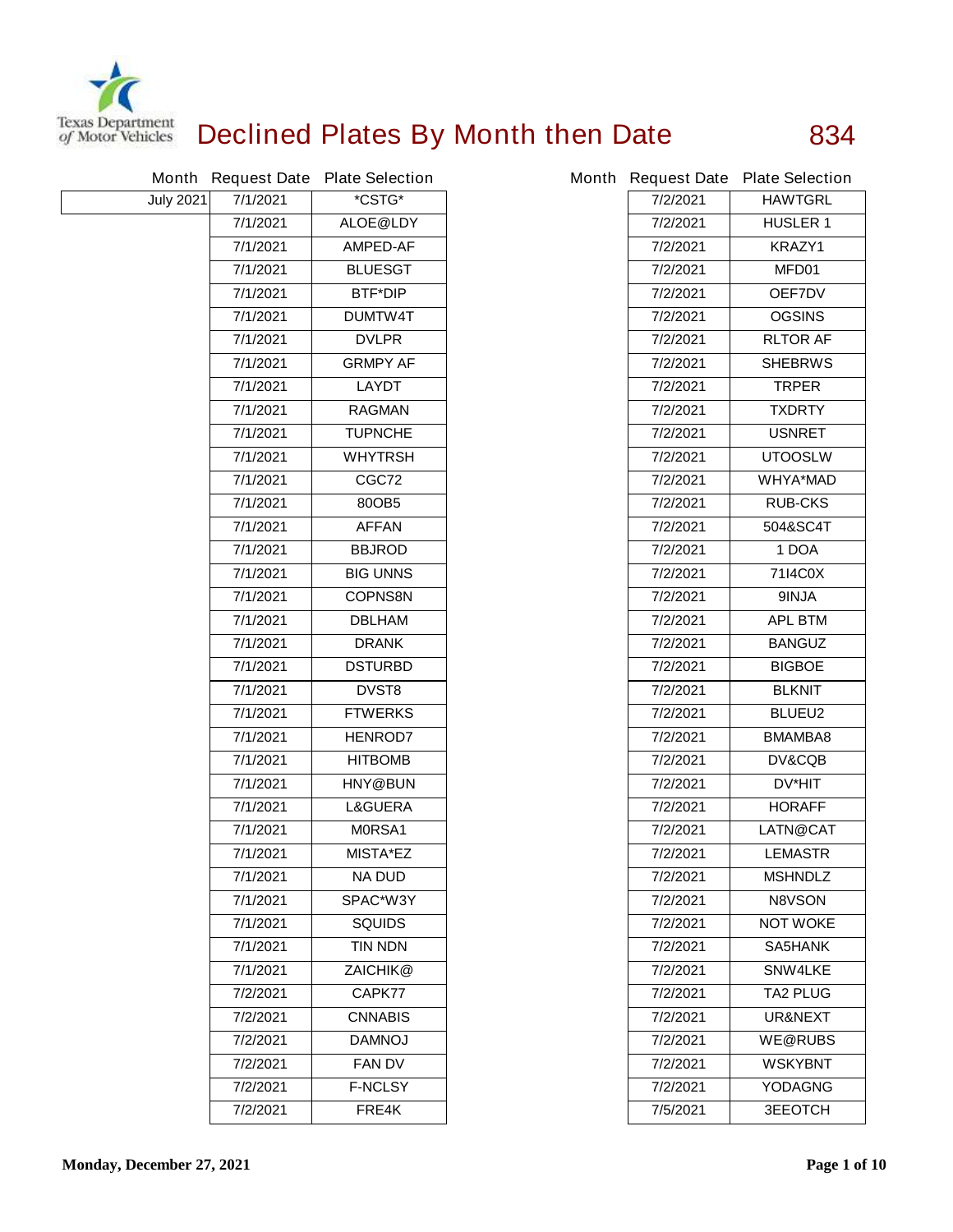| Month            | <b>Request Date</b> | <b>Plate Selection</b> |          | Month Request Date Plate Selection |
|------------------|---------------------|------------------------|----------|------------------------------------|
| <b>July 2021</b> | 7/5/2021            | <b>BTOPLES</b>         | 7/5/2021 | <b>EZE BE</b>                      |
|                  | 7/5/2021            | <b>COMMIES</b>         | 7/5/2021 | <b>FADED</b>                       |
|                  | 7/5/2021            | <b>COPBAIT</b>         | 7/5/2021 | <b>FAERIES</b>                     |
|                  | 7/5/2021            | <b>CPTHOOK</b>         | 7/5/2021 | <b>FRASS</b>                       |
|                  | 7/5/2021            | <b>DADSGRL</b>         | 7/5/2021 | <b>FUNSZ*</b>                      |
|                  | 7/5/2021            | <b>DAS NSTY</b>        | 7/5/2021 | <b>H3NTAI</b>                      |
|                  | 7/5/2021            | <b>DDYSBOY</b>         | 7/5/2021 | <b>HD4U2</b>                       |
|                  | 7/5/2021            | <b>DE3ZNTS</b>         | 7/5/2021 | <b>HOSTILE</b>                     |
|                  | 7/5/2021            | <b>DEAD 2ME</b>        | 7/5/2021 | <b>I1T1TIT</b>                     |
|                  | 7/5/2021            | <b>DVGT350</b>         | 7/5/2021 | <b>ICTHRUU</b>                     |
|                  | 7/5/2021            | <b>FKNMNE</b>          | 7/5/2021 | <b>IMENF</b>                       |
|                  | 7/5/2021            | FOTO@GRL               | 7/5/2021 | <b>KAKAA</b>                       |
|                  | 7/5/2021            | <b>FRLDYG</b>          | 7/5/2021 | L4 R4ZA                            |
|                  | 7/5/2021            | <b>GATRMAN</b>         | 7/5/2021 | <b>LASHES</b>                      |
|                  | 7/5/2021            | <b>GETYUH1</b>         | 7/5/2021 | LIL*WOOK                           |
|                  | 7/5/2021            | <b>GREYCIA</b>         | 7/5/2021 | <b>MIXCAN</b>                      |
|                  | 7/5/2021            | <b>H8ULSR</b>          | 7/5/2021 | <b>MO0O0OD</b>                     |
|                  | 7/5/2021            | <b>HACKOR</b>          | 7/5/2021 | <b>MR2YOU</b>                      |
|                  | 7/5/2021            | <b>HEFBOYZ</b>         | 7/5/2021 | <b>MUTANT</b>                      |
|                  | 7/5/2021            | IRN-MN21               | 7/5/2021 | POWMI4                             |
|                  | 7/5/2021            | <b>JOVIGRL</b>         | 7/5/2021 | <b>PUTZSA</b>                      |
|                  | 7/5/2021            | <b>LOL FORD</b>        | 7/5/2021 | <b>SEXTY3</b>                      |
|                  | 7/5/2021            | <b>MANDUDE</b>         | 7/5/2021 | <b>SQURLL</b>                      |
|                  | 7/5/2021            | N-AS-F                 | 7/5/2021 | <b>UHURDME</b>                     |
|                  | 7/5/2021            | <b>SGTMAT</b>          | 7/5/2021 | <b>UNNIT</b>                       |
|                  | 7/5/2021            | THAT@B                 | 7/5/2021 | <b>VENUMUZ</b>                     |
|                  | 7/5/2021            | <b>TMNGAL</b>          | 7/5/2021 | WAR*G                              |
|                  | 7/5/2021            | <b>TX DVL</b>          | 7/6/2021 | 1DVMAR                             |
|                  | 7/5/2021            | <b>TXDOJ</b>           | 7/6/2021 | 3ADVT0                             |
|                  | 7/5/2021            | <b>USAFDV</b>          | 7/6/2021 | <b>BB MAFIA</b>                    |
|                  | 7/5/2021            | X39@GAL                | 7/6/2021 | <b>BNKGEEK</b>                     |
|                  | 7/5/2021            | <b>1BDSCAT</b>         | 7/6/2021 | <b>COWMAN</b>                      |
|                  | 7/5/2021            | <b>1BOMBON</b>         | 7/6/2021 | <b>CRWD KIL</b>                    |
|                  | 7/5/2021            | 4N41                   | 7/6/2021 | <b>DVCSGT</b>                      |
|                  | 7/5/2021            | 51RAT                  | 7/6/2021 | <b>DVTOXC</b>                      |
|                  | 7/5/2021            | <b>BIG DAP</b>         | 7/6/2021 | <b>FST@BTCH</b>                    |
|                  | 7/5/2021            | <b>BIG*WOOK</b>        | 7/6/2021 | <b>FUQHOA</b>                      |
|                  | 7/5/2021            | <b>BMOA</b>            | 7/6/2021 | <b>HI&amp;OFISR</b>                |
|                  | 7/5/2021            | BOZ*                   | 7/6/2021 | <b>HRSGRL</b>                      |
|                  | 7/5/2021            | <b>BTHOCO2</b>         | 7/6/2021 | IYAOYA5                            |
|                  | 7/5/2021            | BUNNY@M1               | 7/6/2021 | KBOY22                             |
|                  | 7/5/2021            | <b>DOODLE</b>          | 7/6/2021 | <b>KYE OTEE</b>                    |
|                  | 7/5/2021            | EW A V6                | 7/6/2021 | <b>LUV H8RS</b>                    |
|                  | 7/5/2021            | <b>EYECAN&amp;D</b>    | 7/6/2021 | <b>MFBHS</b>                       |
|                  | 7/5/2021            | EZE B                  | 7/6/2021 | <b>MYPOOH</b>                      |
|                  |                     |                        |          |                                    |

|          | <b>Request Date Plate Selection</b> |
|----------|-------------------------------------|
| 7/5/2021 | EZE BE                              |
| 7/5/2021 | <b>FADED</b>                        |
| 7/5/2021 | <b>FAERIES</b>                      |
| 7/5/2021 | <b>FRASS</b>                        |
| 7/5/2021 | <b>FUNSZ*</b>                       |
| 7/5/2021 | <b>H3NTAI</b>                       |
| 7/5/2021 | <b>HD4U2</b>                        |
| 7/5/2021 | <b>HOSTILE</b>                      |
| 7/5/2021 | <b>I1T1TIT</b>                      |
| 7/5/2021 | <b>ICTHRUU</b>                      |
| 7/5/2021 | <b>IMENF</b>                        |
| 7/5/2021 | <b>KAKAA</b>                        |
| 7/5/2021 | L4 R4ZA                             |
| 7/5/2021 | <b>LASHES</b>                       |
| 7/5/2021 | <b>LIL*WOOK</b>                     |
| 7/5/2021 | <b>MIXCAN</b>                       |
| 7/5/2021 | MO0O0OD                             |
| 7/5/2021 | <b>MR2YOU</b>                       |
| 7/5/2021 | <b>MUTANT</b>                       |
| 7/5/2021 | <b>POWMI4</b>                       |
| 7/5/2021 | <b>PUTZSA</b>                       |
| 7/5/2021 | <b>SEXTY3</b>                       |
| 7/5/2021 | SQURLL                              |
| 7/5/2021 | <b>UHURDME</b>                      |
| 7/5/2021 | <b>UNNIT</b>                        |
| 7/5/2021 | <b>VENUMUZ</b>                      |
| 7/5/2021 | WAR*G                               |
| 7/6/2021 | <b>1DVMAR</b>                       |
| 7/6/2021 | 3ADVT0                              |
| 7/6/2021 | <b>BB MAFIA</b>                     |
| 7/6/2021 | <b>BNKGEEK</b>                      |
| 7/6/2021 | <b>COWMAN</b>                       |
| 7/6/2021 | <b>CRWD KIL</b>                     |
| 7/6/2021 | <b>DVCSGT</b>                       |
| 7/6/2021 | <b>DVTOXC</b>                       |
| 7/6/2021 | <b>FST@BTCH</b>                     |
| 7/6/2021 | <b>FUQHOA</b>                       |
| 7/6/2021 | <b>HI&amp;OFISR</b>                 |
| 7/6/2021 | <b>HRSGRL</b>                       |
| 7/6/2021 | IYAOYA5                             |
| 7/6/2021 | KBOY22                              |
| 7/6/2021 | <b>KYE OTEE</b>                     |
| 7/6/2021 | <b>LUV H8RS</b>                     |
| 7/6/2021 | MFBHS                               |
| 7/6/2021 | <b>MYPOOH</b>                       |
|          |                                     |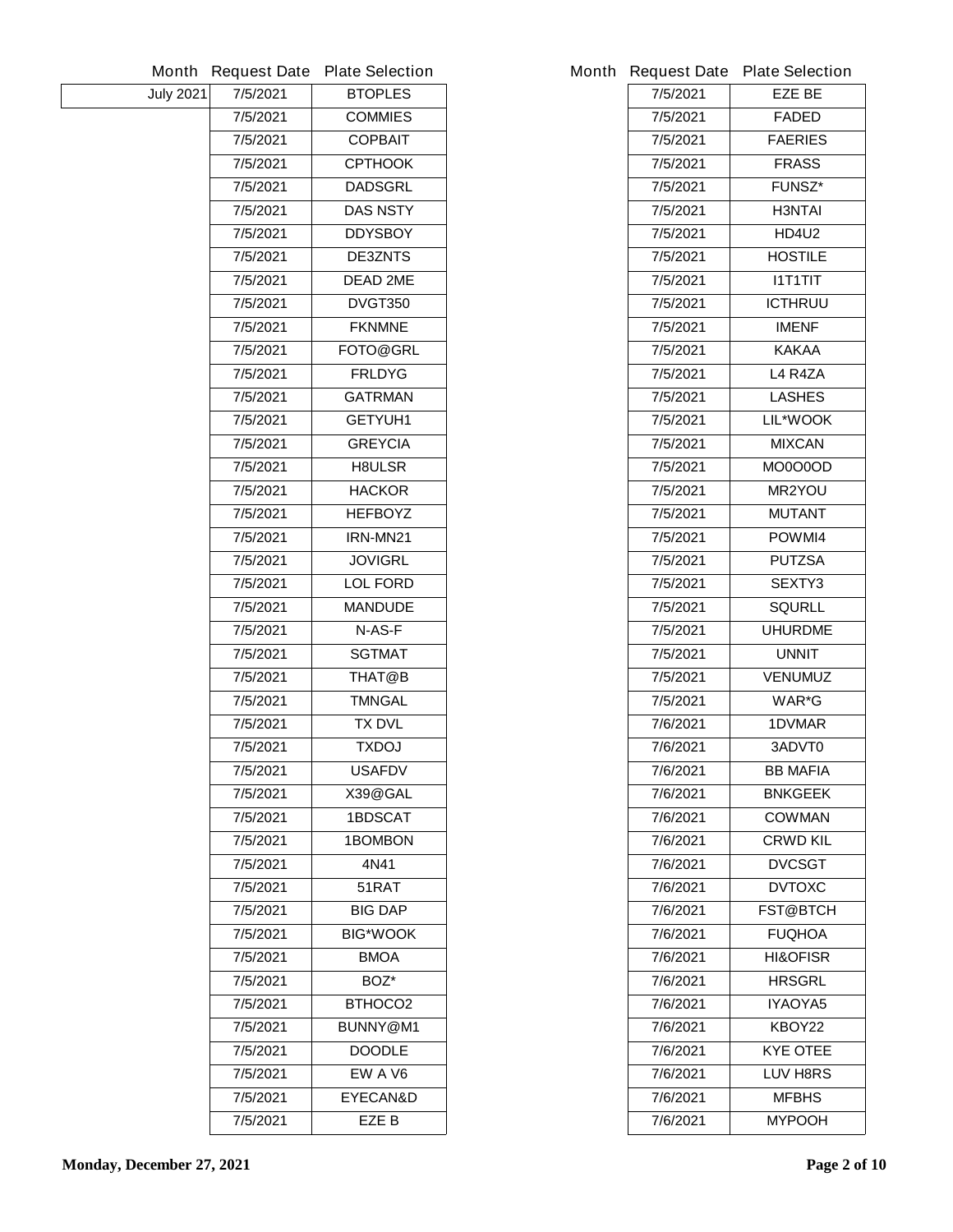|                  |          | Month Request Date Plate Selection |          | Month Request Date Plate Selection |
|------------------|----------|------------------------------------|----------|------------------------------------|
| <b>July 2021</b> | 7/6/2021 | <b>NSTYZ</b>                       | 7/8/2021 | <b>SGT*68</b>                      |
|                  | 7/6/2021 | <b>TMFMFS</b>                      | 7/8/2021 | <b>VILLIN1</b>                     |
|                  | 7/6/2021 | <b>BIGBLK3</b>                     | 7/8/2021 | <b>BOLEGGS</b>                     |
|                  | 7/6/2021 | <b>BOWMAN</b>                      | 7/8/2021 | <b>ELDUDE</b>                      |
|                  | 7/6/2021 | <b>GHOSTI1</b>                     | 7/8/2021 | <b>REEE*SMF</b>                    |
|                  | 7/6/2021 | <b>LOLZ</b>                        | 7/8/2021 | <b>CHITTI9</b>                     |
|                  | 7/6/2021 | <b>MADNIK</b>                      | 7/8/2021 | @MY*A5                             |
|                  | 7/6/2021 | PEARL&22                           | 7/8/2021 | &ZAAP&U                            |
|                  | 7/7/2021 | <b>BADG8RL</b>                     | 7/8/2021 | 91*USNA                            |
|                  | 7/7/2021 | DN2FQ                              | 7/8/2021 | <b>BEAR*IT</b>                     |
|                  | 7/7/2021 | DR-BOYZ                            | 7/8/2021 | BTNVY2                             |
|                  | 7/7/2021 | <b>DVDKAD</b>                      | 7/8/2021 | DBLD002                            |
|                  | 7/7/2021 | <b>GASYBOI</b>                     | 7/8/2021 | <b>DEMEN2R</b>                     |
|                  | 7/7/2021 | LDY MJ                             | 7/8/2021 | DILF008                            |
|                  | 7/7/2021 | <b>PPL ETR</b>                     | 7/8/2021 | <b>DRAGN 88</b>                    |
|                  | 7/7/2021 | <b>SGTDRAE</b>                     | 7/8/2021 | <b>DV-STFU</b>                     |
|                  | 7/7/2021 | <b>SHEADV</b>                      | 7/8/2021 | HUD&                               |
|                  | 7/7/2021 | <b>WASHDV</b>                      | 7/8/2021 | <b>KILYNN</b>                      |
|                  | 7/7/2021 | <b>WIPHIE</b>                      | 7/8/2021 | <b>MRTORO</b>                      |
|                  | 7/7/2021 | <b>YEYADV</b>                      | 7/8/2021 | <b>SHIZLE</b>                      |
|                  | 7/7/2021 | <b>8URZ06</b>                      | 7/8/2021 | <b>SUDOLL</b>                      |
|                  | 7/7/2021 | A-CH-V                             | 7/8/2021 | <b>SUDUDE</b>                      |
|                  | 7/7/2021 | <b>BLAC TAN</b>                    | 7/8/2021 | <b>TWSTED</b>                      |
|                  | 7/7/2021 | <b>CLD*WR</b>                      | 7/8/2021 | <b>UNRULI</b>                      |
|                  | 7/7/2021 | DAT@CAKE                           | 7/8/2021 | <b>WARR RIG</b>                    |
|                  | 7/7/2021 | <b>DKGRAM</b>                      | 7/9/2021 | <b>1HUSTLA</b>                     |
|                  | 7/7/2021 | E7*SFC                             | 7/9/2021 | <b>BOATCAP</b>                     |
|                  | 7/7/2021 | <b>KMA*SMD</b>                     | 7/9/2021 | DV1MOV                             |
|                  | 7/7/2021 | LOL&V6                             | 7/9/2021 | <b>EGOKLLA</b>                     |
|                  | 7/7/2021 | <b>NFANTRY</b>                     | 7/9/2021 | <b>FATTBOI</b>                     |
|                  | 7/7/2021 | <b>PRYZ WYF</b>                    | 7/9/2021 | <b>GEEGEEK</b>                     |
|                  | 7/8/2021 | <b>DV-SAO</b>                      | 7/9/2021 | <b>JADEDAF</b>                     |
|                  | 7/8/2021 | 2B*MAN                             | 7/9/2021 | <b>KIKGRL</b>                      |
|                  | 7/8/2021 | BMAN1                              | 7/9/2021 | <b>MTNSGAL</b>                     |
|                  | 7/8/2021 | <b>BNER@BMR</b>                    | 7/9/2021 | <b>O*COOTER</b>                    |
|                  | 7/8/2021 | BOSLDY1                            | 7/9/2021 | <b>OMAN</b>                        |
|                  | 7/8/2021 | <b>CABDV7</b>                      | 7/9/2021 | <b>PEON</b>                        |
|                  | 7/8/2021 | <b>DAAYUMM</b>                     | 7/9/2021 | S7AR&BOY                           |
|                  | 7/8/2021 | <b>GLK GIRL</b>                    | 7/9/2021 | SHE@BAD1                           |
|                  | 7/8/2021 | <b>H@MEGURL</b>                    | 7/9/2021 | <b>SLTYBAE</b>                     |
|                  | 7/8/2021 | <b>HBOYZ</b>                       | 7/9/2021 | STARK69                            |
|                  | 7/8/2021 | <b>ISLAY</b>                       | 7/9/2021 | <b>SYMFS</b>                       |
|                  | 7/8/2021 | <b>LTCDV</b>                       | 7/9/2021 | <b>TEKMAN</b>                      |
|                  | 7/8/2021 | MFF21                              | 7/9/2021 | <b>TWSTD</b>                       |
|                  | 7/8/2021 | <b>RICO-MAN</b>                    | 7/9/2021 | USMC65                             |
|                  |          |                                    |          |                                    |

|          | <b>Request Date Plate Selection</b> |
|----------|-------------------------------------|
| 7/8/2021 | <b>SGT*68</b>                       |
| 7/8/2021 | <b>VILLIN1</b>                      |
| 7/8/2021 | <b>BOLEGGS</b>                      |
| 7/8/2021 | <b>ELDUDE</b>                       |
| 7/8/2021 | <b>REEE*SMF</b>                     |
| 7/8/2021 | CHITTI9                             |
| 7/8/2021 | @MY*A5                              |
| 7/8/2021 | <b>&amp;ZAAP&amp;U</b>              |
| 7/8/2021 | 91*USNA                             |
| 7/8/2021 | <b>BEAR*IT</b>                      |
| 7/8/2021 | BTNVY <sub>2</sub>                  |
| 7/8/2021 | DBLD002                             |
| 7/8/2021 | <b>DEMEN2R</b>                      |
| 7/8/2021 | <b>DILF008</b>                      |
| 7/8/2021 | <b>DRAGN 88</b>                     |
| 7/8/2021 | <b>DV-STFU</b>                      |
| 7/8/2021 | <b>HUD &amp;</b>                    |
| 7/8/2021 | <b>KILYNN</b>                       |
| 7/8/2021 | <b>MRTORO</b>                       |
| 7/8/2021 | <b>SHIZLE</b>                       |
| 7/8/2021 | <b>SUDOLL</b>                       |
| 7/8/2021 | <b>SUDUDE</b>                       |
| 7/8/2021 | <b>TWSTED</b>                       |
| 7/8/2021 | <b>UNRULI</b>                       |
| 7/8/2021 | WARR RIG                            |
| 7/9/2021 | 1HUSTLA                             |
| 7/9/2021 | <b>BOATCAP</b>                      |
| 7/9/2021 | <b>DV1MOV</b>                       |
| 7/9/2021 | <b>EGOKLLA</b>                      |
| 7/9/2021 | <b>FATTBOI</b>                      |
| 7/9/2021 | <b>GEEGEEK</b>                      |
| 7/9/2021 | <b>JADEDAF</b>                      |
| 7/9/2021 | KIKGRL                              |
| 7/9/2021 | <b>MTNSGAL</b>                      |
| 7/9/2021 | <b>O*COOTER</b>                     |
| 7/9/2021 | <b>OMAN</b>                         |
| 7/9/2021 | <b>PEON</b>                         |
| 7/9/2021 | <b>S7AR&amp;BOY</b>                 |
| 7/9/2021 | <b>SHE@BAD1</b>                     |
| 7/9/2021 | SLTYBAE                             |
| 7/9/2021 | <b>STARK69</b>                      |
| 7/9/2021 | <b>SYMFS</b>                        |
| 7/9/2021 | TEKMAN                              |
| 7/9/2021 | <b>TWSTD</b>                        |
| 7/9/2021 | <b>USMC65</b>                       |
|          |                                     |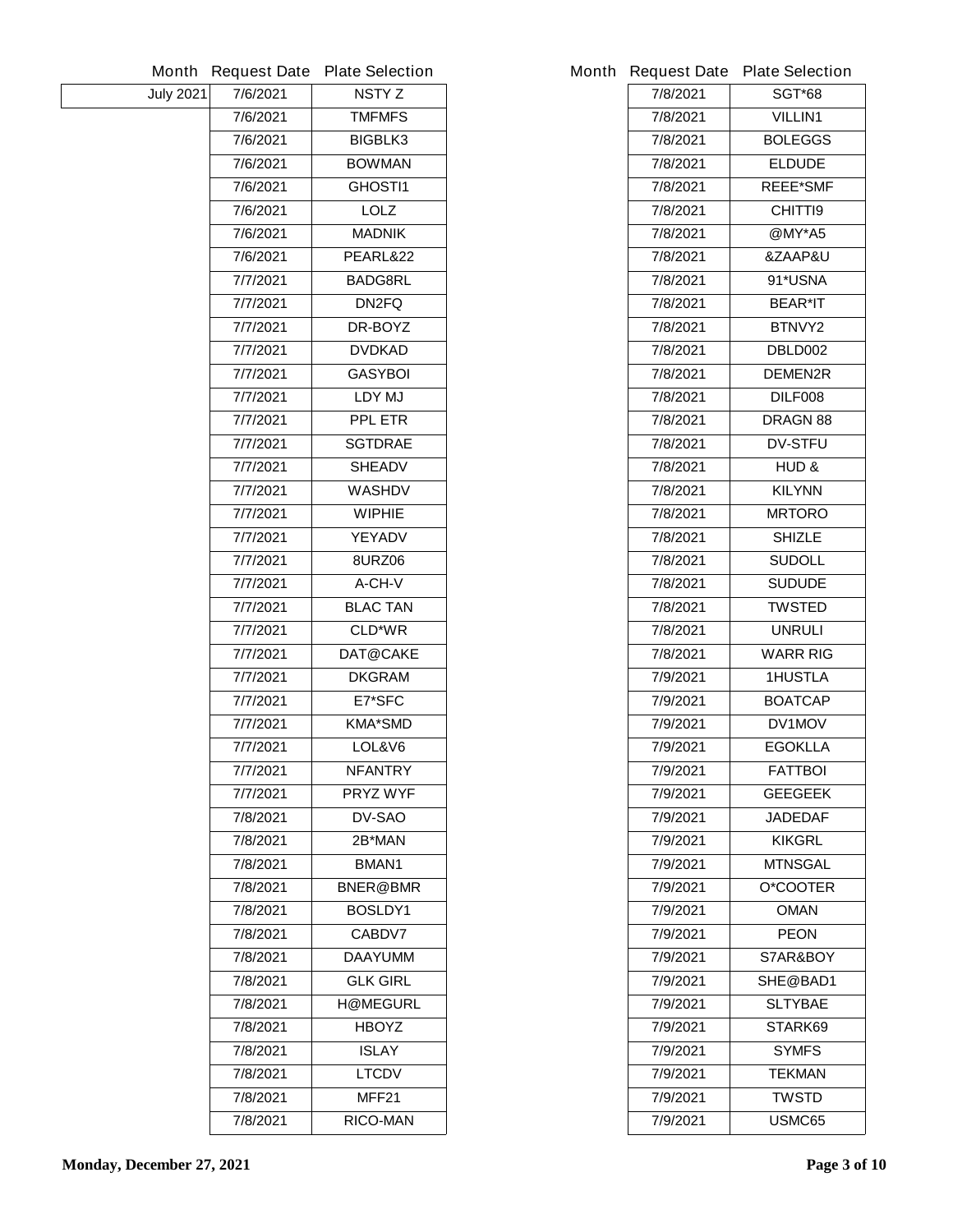|                  |           | Month Request Date Plate Selection | <b>Month Request Date</b> | <b>Plate Selection</b> |
|------------------|-----------|------------------------------------|---------------------------|------------------------|
| <b>July 2021</b> | 7/9/2021  | <b>LATNAZ</b>                      | 7/12/2021                 | %LADV                  |
|                  | 7/9/2021  | <b>1PCTER</b>                      | 7/12/2021                 | *POKE*                 |
|                  | 7/9/2021  | <b>8ASH 18</b>                     | 7/12/2021                 | <b>AMUCKK</b>          |
|                  | 7/9/2021  | <b>ARYA*AYN</b>                    | 7/12/2021                 | <b>ANLPRB</b>          |
|                  | 7/9/2021  | D0P3Z                              | 7/12/2021                 | <b>BAMAB</b>           |
|                  | 7/9/2021  | <b>DONGNAI</b>                     | 7/12/2021                 | BANG11                 |
|                  | 7/9/2021  | E-CAP                              | 7/12/2021                 | <b>BCKBLU</b>          |
|                  | 7/9/2021  | <b>DVPHIT</b>                      | 7/12/2021                 | <b>BENTOVR</b>         |
|                  | 7/9/2021  | <b>GPD</b>                         | 7/12/2021                 | <b>BKCHIC</b>          |
|                  | 7/9/2021  | <b>KC&amp;CHF</b>                  | 7/12/2021                 | DGO*M3X                |
|                  | 7/9/2021  | <b>M128 LOL</b>                    | 7/12/2021                 | <b>DM*YANKE</b>        |
|                  | 7/9/2021  | <b>NAV007</b>                      | 7/12/2021                 | <b>DTHANGL</b>         |
|                  | 7/9/2021  | <b>NOT HOT</b>                     | 7/12/2021                 | <b>DVMUFF</b>          |
|                  | 7/9/2021  | <b>QHEEN B&amp;</b>                | 7/12/2021                 | <b>FK8SEB</b>          |
|                  | 7/9/2021  | <b>RDRMOBL</b>                     | 7/12/2021                 | <b>HPANIC</b>          |
|                  | 7/9/2021  | <b>ROWDI</b>                       | 7/12/2021                 | <b>HUMMER3</b>         |
|                  | 7/9/2021  | SSCAR1A                            | 7/12/2021                 | IY3NGAR                |
|                  | 7/9/2021  | <b>TMMAG</b>                       | 7/12/2021                 | <b>LEVY RAT</b>        |
|                  | 7/9/2021  | <b>YO IRISH</b>                    | 7/12/2021                 | <b>MASHU</b>           |
|                  | 7/12/2021 | 3 PRC3NT                           | 7/12/2021                 | <b>MOVEIT</b>          |
|                  | 7/12/2021 | <b>ALL@HERS</b>                    | 7/12/2021                 | <b>MUNDI</b>           |
|                  | 7/12/2021 | <b>BADGRLZ</b>                     | 7/12/2021                 | N1TMAR3                |
|                  | 7/12/2021 | BOY2OY                             | 7/12/2021                 | <b>ORG*SODA</b>        |
|                  | 7/12/2021 | BOY7OY                             | 7/12/2021                 | ROJO OJO               |
|                  | 7/12/2021 | CAPT36                             | 7/12/2021                 | <b>SHORDY</b>          |
|                  | 7/12/2021 | <b>COYOTES</b>                     | 7/12/2021                 | <b>SIIICK</b>          |
|                  | 7/12/2021 | <b>CPL</b>                         | 7/12/2021                 | <b>SQURTL</b>          |
|                  | 7/12/2021 | <b>CPTAN</b>                       | 7/12/2021                 | STAHR69                |
|                  | 7/12/2021 | <b>DRTYHKR</b>                     | 7/12/2021                 | <b>SYNFL</b>           |
|                  | 7/12/2021 | <b>EL MAYOR</b>                    | 7/12/2021                 | <b>TRYNRUN</b>         |
|                  | 7/12/2021 | <b>FUK-M3</b>                      | 7/12/2021                 | <b>WE@RUBN</b>         |
|                  | 7/12/2021 | <b>GUDPUSC</b>                     | 7/13/2021                 | 5H1T*B0X               |
|                  | 7/12/2021 | <b>HISLDY</b>                      | 7/13/2021                 | <b>BOUJJ@</b>          |
|                  | 7/12/2021 | <b>HLLLCAT</b>                     | 7/13/2021                 | <b>COL USAF</b>        |
|                  | 7/12/2021 | <b>ILLEATU</b>                     | 7/13/2021                 | <b>CPTJCL</b>          |
|                  | 7/12/2021 | <b>JO B HAI</b>                    | 7/13/2021                 | <b>CVMDVM</b>          |
|                  | 7/12/2021 | L8RH8R                             | 7/13/2021                 | DIVA68                 |
|                  | 7/12/2021 | <b>LIFT AF</b>                     | 7/13/2021                 | <b>GULF@GRL</b>        |
|                  | 7/12/2021 | <b>MFRICH</b>                      | 7/13/2021                 | <b>JEEPLDY</b>         |
|                  | 7/12/2021 | MY5BOY5                            | 7/13/2021                 | LEO@JOE                |
|                  | 7/12/2021 | <b>OFICR HI</b>                    | 7/13/2021                 | <b>MOOOOVE</b>         |
|                  | 7/12/2021 | <b>POHPOH</b>                      | 7/13/2021                 | <b>RDKILR</b>          |
|                  | 7/12/2021 | <b>PUGGIRL</b>                     | 7/13/2021                 | <b>R4NGERS</b>         |
|                  | 7/12/2021 | <b>SGTJDV</b>                      | 7/13/2021                 | <b>OVR-KIL</b>         |
|                  | 7/12/2021 | <b>V*INSANE</b>                    | 7/13/2021                 | <b>IH8SLW</b>          |
|                  |           |                                    |                           |                        |

|           | <b>Request Date Plate Selection</b> |
|-----------|-------------------------------------|
| 7/12/2021 | %LADV                               |
| 7/12/2021 | *POKE*                              |
| 7/12/2021 | AMUCKK                              |
| 7/12/2021 | <b>ANLPRB</b>                       |
| 7/12/2021 | <b>BAMAB</b>                        |
| 7/12/2021 | <b>BANG11</b>                       |
| 7/12/2021 | <b>BCKBLU</b>                       |
| 7/12/2021 | <b>BENTOVR</b>                      |
| 7/12/2021 | <b>BKCHIC</b>                       |
| 7/12/2021 | <b>DGO*M3X</b>                      |
| 7/12/2021 | <b>DM*YANKE</b>                     |
| 7/12/2021 | <b>DTHANGL</b>                      |
| 7/12/2021 | <b>DVMUFF</b>                       |
| 7/12/2021 | <b>FK8SEB</b>                       |
| 7/12/2021 | <b>HPANIC</b>                       |
| 7/12/2021 | <b>HUMMER3</b>                      |
| 7/12/2021 | <b>IY3NGAR</b>                      |
| 7/12/2021 | <b>LEVY RAT</b>                     |
| 7/12/2021 | <b>MASHU</b>                        |
| 7/12/2021 | <b>MOVEIT</b>                       |
| 7/12/2021 | <b>MUNDI</b>                        |
| 7/12/2021 | N1TMAR3                             |
| 7/12/2021 | <b>ORG*SODA</b>                     |
| 7/12/2021 | ROJO OJO                            |
| 7/12/2021 | <b>SHORDY</b>                       |
| 7/12/2021 | SIIICK                              |
| 7/12/2021 | <b>SQURTL</b>                       |
| 7/12/2021 | STAHR69                             |
| 7/12/2021 | <b>SYNFL</b>                        |
| 7/12/2021 | <b>TRYNRUN</b>                      |
| 7/12/2021 | <b>WE@RUBN</b>                      |
| 7/13/2021 | 5H1T*B0X                            |
| 7/13/2021 | <b>BOUJJ@</b>                       |
| 7/13/2021 | <b>COL USAF</b>                     |
| 7/13/2021 | <b>CPTJCL</b>                       |
| 7/13/2021 | CVMDVM                              |
| 7/13/2021 | DIVA68                              |
| 7/13/2021 | <b>GULF@GRL</b>                     |
| 7/13/2021 | <b>JEEPLDY</b>                      |
| 7/13/2021 | <b>LEO@JOE</b>                      |
| 7/13/2021 | <b>MOOOOVE</b>                      |
| 7/13/2021 | <b>RDKILR</b>                       |
| 7/13/2021 | <b>R4NGERS</b>                      |
| 7/13/2021 | <b>OVR-KIL</b>                      |
| 7/13/2021 | <b>IH8SLW</b>                       |
|           |                                     |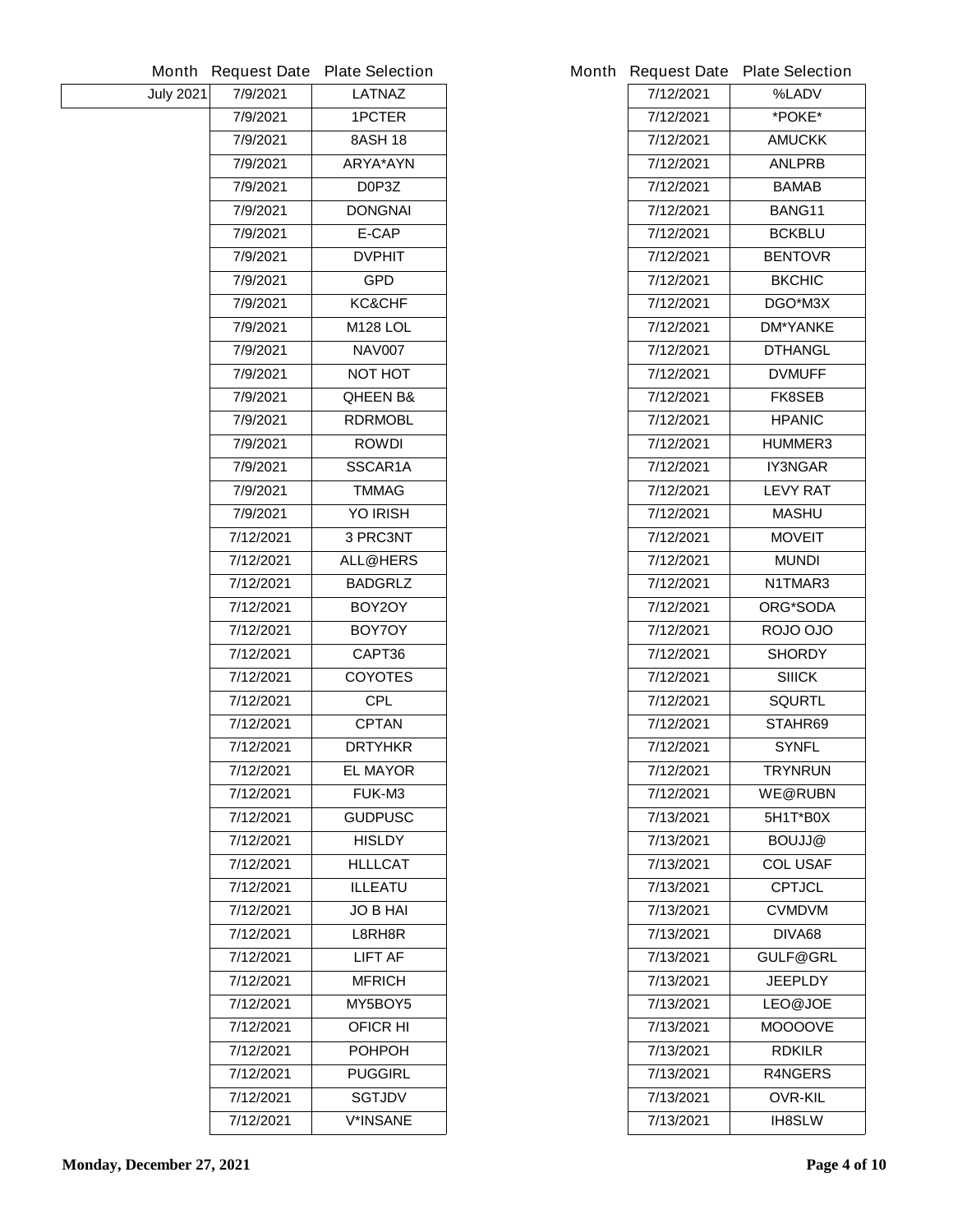|                  |           | Month Request Date Plate Selection |           | Month Request Date Plate Selection |
|------------------|-----------|------------------------------------|-----------|------------------------------------|
| <b>July 2021</b> | 7/13/2021 | 1CUPC8K                            | 7/14/2021 | <b>R8DRDNA</b>                     |
|                  | 7/13/2021 | <b>BLCK*MGC</b>                    | 7/14/2021 | <b>SHUGR</b>                       |
|                  | 7/13/2021 | <b>BLKADAM</b>                     | 7/14/2021 | <b>UNSANE1</b>                     |
|                  | 7/13/2021 | <b>BLM68</b>                       | 7/15/2021 | *HCAT                              |
|                  | 7/13/2021 | <b>BUNNYB</b>                      | 7/15/2021 | 0U7LAW5                            |
|                  | 7/13/2021 | DOC&TACO                           | 7/15/2021 | <b>BRUZER</b>                      |
|                  | 7/13/2021 | <b>DVHCAV</b>                      | 7/15/2021 | BTNVY1                             |
|                  | 7/13/2021 | DZZL&                              | 7/15/2021 | <b>BYE GIRL</b>                    |
|                  | 7/13/2021 | <b>IT RAMS</b>                     | 7/15/2021 | <b>CPT NEMO</b>                    |
|                  | 7/13/2021 | <b>JRRBL</b>                       | 7/15/2021 | <b>DIVALUV</b>                     |
|                  | 7/13/2021 | <b>LS WHAT</b>                     | 7/15/2021 | F. GAS                             |
|                  | 7/13/2021 | <b>MO PHAT1</b>                    | 7/15/2021 | <b>GAMEGUY</b>                     |
|                  | 7/13/2021 | <b>MO*PHAT2</b>                    | 7/15/2021 | <b>GEN1&amp;6T9</b>                |
|                  | 7/13/2021 | <b>MOOSCRZ</b>                     | 7/15/2021 | <b>IMTOXIC</b>                     |
|                  | 7/13/2021 | <b>OMGSWDN</b>                     | 7/15/2021 | <b>K-KRAZI</b>                     |
|                  | 7/13/2021 | <b>OU NDN</b>                      | 7/15/2021 | <b>LHJ69</b>                       |
|                  | 7/13/2021 | <b>SCLP*M</b>                      | 7/15/2021 | LUV@DOPE                           |
|                  | 7/13/2021 | TITY@                              | 7/15/2021 | <b>MAN24</b>                       |
|                  | 7/13/2021 | <b>WTSIT2U</b>                     | 7/15/2021 | <b>MS.LADYV</b>                    |
|                  | 7/14/2021 | @SH3G000                           | 7/15/2021 | <b>OOHWTF</b>                      |
|                  | 7/14/2021 | 1BDAZC7                            | 7/15/2021 | <b>PNSHUR</b>                      |
|                  | 7/14/2021 | <b>A7NAVY</b>                      | 7/15/2021 | <b>S.MUERT3</b>                    |
|                  | 7/14/2021 | AF07MD                             | 7/15/2021 | TAG 2 DV                           |
|                  | 7/14/2021 | AF93MD                             | 7/15/2021 | <b>TSLA@GAL</b>                    |
|                  | 7/14/2021 | <b>G-MAN 2</b>                     | 7/15/2021 | <b>FERCKIT</b>                     |
|                  | 7/14/2021 | <b>HWDYDMT</b>                     | 7/15/2021 | <b>3LAIDV</b>                      |
|                  | 7/14/2021 | <b>JCARMY</b>                      | 7/15/2021 | 61XX.4                             |
|                  | 7/14/2021 | OTLAW1                             | 7/15/2021 | <b>BLK&amp;FAM</b>                 |
|                  | 7/14/2021 | <b>OUTLW FC</b>                    | 7/15/2021 | BRFLY21                            |
|                  | 7/14/2021 | QMW2FYB                            | 7/15/2021 | <b>EVILLEX</b>                     |
|                  | 7/14/2021 | TAN*AF                             | 7/15/2021 | <b>FVCKRTE</b>                     |
|                  | 7/14/2021 | <b>TOKSIK</b>                      | 7/15/2021 | <b>IMAMPD</b>                      |
|                  | 7/14/2021 | <b>WHTWZRD</b>                     | 7/15/2021 | <b>JNKS 187</b>                    |
|                  | 7/14/2021 | <b>XTOXICA</b>                     | 7/15/2021 | <b>KOYOT</b>                       |
|                  | 7/14/2021 | COM15H                             | 7/15/2021 | <b>MAAN</b>                        |
|                  | 7/14/2021 | <b>DEV1OUS</b>                     | 7/15/2021 | MANDZ-97                           |
|                  | 7/14/2021 | <b>DNTSTME</b>                     | 7/15/2021 | <b>MOFNGO</b>                      |
|                  | 7/14/2021 | FAGS3                              | 7/15/2021 | <b>MONGLE</b>                      |
|                  | 7/14/2021 | <b>FLYT RSK</b>                    | 7/15/2021 | <b>RUINER</b>                      |
|                  | 7/14/2021 | <b>HOGISH</b>                      | 7/15/2021 | <b>SHEE@003</b>                    |
|                  | 7/14/2021 | <b>JCHINGA</b>                     | 7/15/2021 | <b>SHEWAVY@</b>                    |
|                  | 7/14/2021 | <b>KLNJAN</b>                      | 7/15/2021 | SLW&2JZ                            |
|                  | 7/14/2021 | <b>KREEM1</b>                      | 7/15/2021 | <b>SPDN PRN</b>                    |
|                  | 7/14/2021 | <b>LOWA</b>                        | 7/15/2021 | <b>SXTPEE</b>                      |
|                  | 7/14/2021 | <b>NAUDI&amp;1</b>                 | 7/15/2021 | <b>THE*BURD</b>                    |

|           | <b>Request Date Plate Selection</b> |
|-----------|-------------------------------------|
| 7/14/2021 | <b>R8DRDNA</b>                      |
| 7/14/2021 | <b>SHUGR</b>                        |
| 7/14/2021 | <b>UNSANE1</b>                      |
| 7/15/2021 | *HCAT                               |
| 7/15/2021 | 0U7LAW5                             |
| 7/15/2021 | <b>BRUZER</b>                       |
| 7/15/2021 | <b>BTNVY1</b>                       |
| 7/15/2021 | <b>BYE GIRL</b>                     |
| 7/15/2021 | <b>CPT NEMO</b>                     |
| 7/15/2021 | <b>DIVALUV</b>                      |
| 7/15/2021 | F. GAS                              |
| 7/15/2021 | <b>GAMEGUY</b>                      |
| 7/15/2021 | <b>GEN1&amp;6T9</b>                 |
| 7/15/2021 | <b>IMTOXIC</b>                      |
| 7/15/2021 | <b>K-KRAZI</b>                      |
| 7/15/2021 | LHJ69                               |
| 7/15/2021 | <b>LUV@DOPE</b>                     |
| 7/15/2021 | <b>MAN24</b>                        |
| 7/15/2021 | <b>MS.LADYV</b>                     |
| 7/15/2021 | <b>OOHWTF</b>                       |
| 7/15/2021 | <b>PNSHUR</b>                       |
| 7/15/2021 | <b>S.MUERT3</b>                     |
| 7/15/2021 | TAG 2 DV                            |
| 7/15/2021 | TSLA@GAL                            |
| 7/15/2021 | <b>FERCKIT</b>                      |
| 7/15/2021 | <b>3LAIDV</b>                       |
| 7/15/2021 | 6IXX.4                              |
| 7/15/2021 | <b>BLK&amp;FAM</b>                  |
| 7/15/2021 | <b>BRFLY21</b>                      |
| 7/15/2021 | <b>EVILLEX</b>                      |
| 7/15/2021 | <b>FVCKRTE</b>                      |
| 7/15/2021 | IMAMPD                              |
| 7/15/2021 | JNKS 187                            |
| 7/15/2021 | ΚΟΥΟΤ                               |
| 7/15/2021 | MAAN                                |
| 7/15/2021 | MANDZ-97                            |
| 7/15/2021 | <b>MOFNGO</b>                       |
| 7/15/2021 | <b>MONGLE</b>                       |
| 7/15/2021 | <b>RUINER</b>                       |
| 7/15/2021 | <b>SHEE@003</b>                     |
| 7/15/2021 | <b>SHEWAVY@</b>                     |
| 7/15/2021 | <b>SLW&amp;2JZ</b>                  |
| 7/15/2021 | SPDN PRN                            |
| 7/15/2021 | <b>SXTPEE</b>                       |
| 7/15/2021 | <b>THE*BURD</b>                     |
|           |                                     |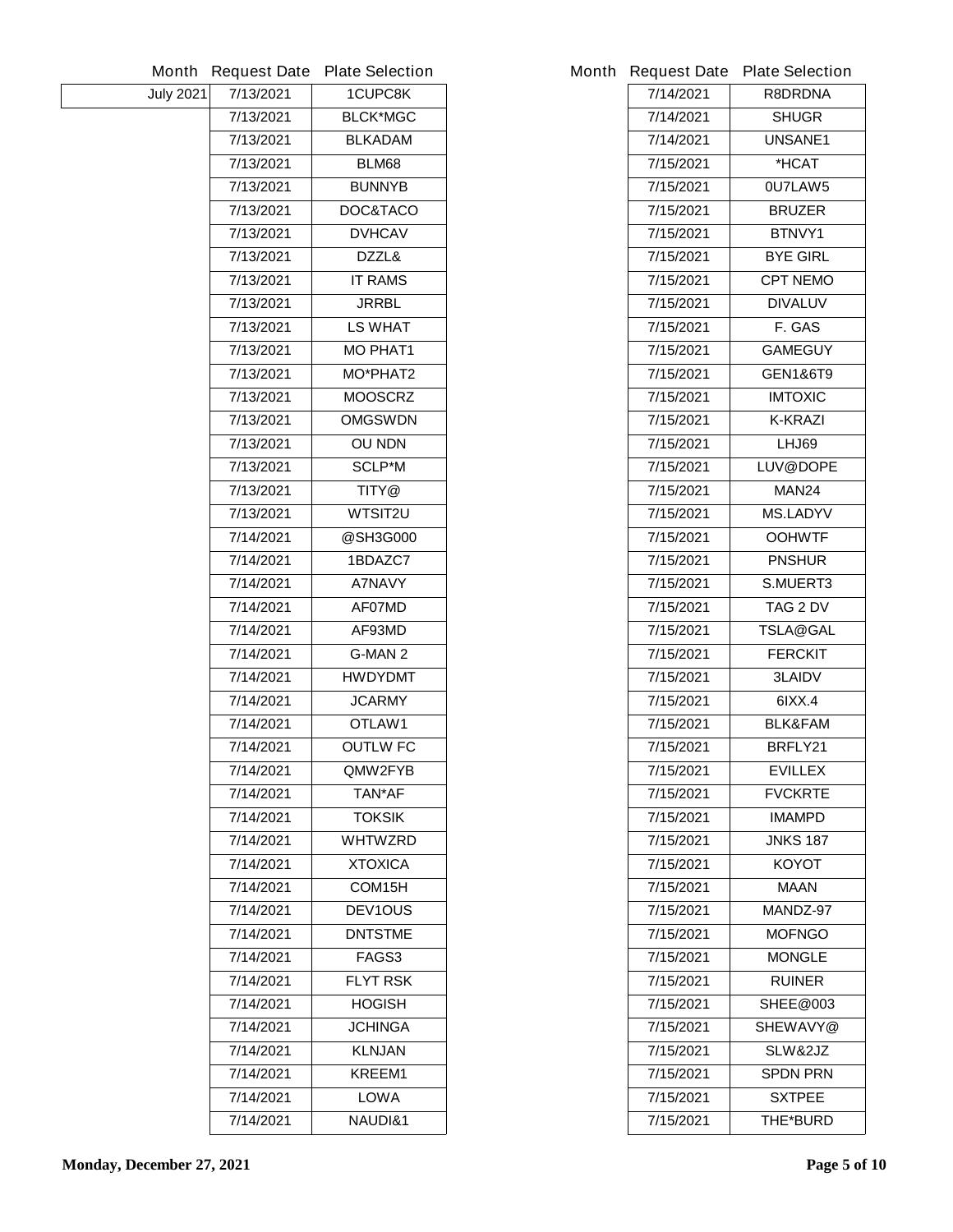|                  | Month Request Date | <b>Plate Selection</b> |           | Month Request Date Plate Selection |
|------------------|--------------------|------------------------|-----------|------------------------------------|
| <b>July 2021</b> | 7/15/2021          | WPWR&                  | 7/19/2021 | <b>DV*CLU</b>                      |
|                  | 7/16/2021          | @CATBOI@               | 7/19/2021 | <b>DVSDCK</b>                      |
|                  | 7/16/2021          | 0707DV                 | 7/19/2021 | <b>FASFBOI</b>                     |
|                  | 7/16/2021          | <b>166ARM</b>          | 7/19/2021 | <b>FATBTCH</b>                     |
|                  | 7/16/2021          | <b>ASTMAN</b>          | 7/19/2021 | <b>FBG GRL</b>                     |
|                  | 7/16/2021          | <b>BUG-OFF</b>         | 7/19/2021 | <b>FMASKS</b>                      |
|                  | 7/16/2021          | <b>CAPCC</b>           | 7/19/2021 | <b>GT@MAN</b>                      |
|                  | 7/16/2021          | DV WLG                 | 7/19/2021 | <b>GYM&amp;GURL</b>                |
|                  | 7/16/2021          | <b>DVGLAD</b>          | 7/19/2021 | <b>JRZYBOY</b>                     |
|                  | 7/16/2021          | <b>GO*MANGO</b>        | 7/19/2021 | <b>MC*WIF</b>                      |
|                  | 7/16/2021          | <b>HER GTO</b>         | 7/19/2021 | <b>MINE AF</b>                     |
|                  | 7/16/2021          | <b>HER*RE&amp;T</b>    | 7/19/2021 | <b>MOOV*OVA</b>                    |
|                  | 7/16/2021          | <b>HIS*RE&amp;T</b>    | 7/19/2021 | <b>OBEY HER</b>                    |
|                  | 7/16/2021          | <b>JPSSGT</b>          | 7/19/2021 | <b>OSUGRL</b>                      |
|                  | 7/16/2021          | <b>LADYMT</b>          | 7/19/2021 | PR3D4TR                            |
|                  | 7/16/2021          | LDYNR3D                | 7/19/2021 | ROWDY*69                           |
|                  | 7/16/2021          | <b>MH69</b>            | 7/19/2021 | RVDUDE1                            |
|                  | 7/16/2021          | <b>OG*MULLO</b>        | 7/19/2021 | S3XY@CHK                           |
|                  | 7/16/2021          | OL*LADY                | 7/19/2021 | <b>SLW ASF</b>                     |
|                  | 7/16/2021          | <b>OUBMFS</b>          | 7/19/2021 | <b>SND NDES</b>                    |
|                  | 7/16/2021          | <b>SOJU BOI</b>        | 7/19/2021 | YO@BOUJ                            |
|                  | 7/16/2021          | <b>SUP OFCR</b>        | 7/19/2021 | 1KRZDV                             |
|                  | 7/16/2021          | 1*VILLAN               | 7/19/2021 | 2TLC1                              |
|                  | 7/16/2021          | <b>101AAD</b>          | 7/19/2021 | ACE OL                             |
|                  | 7/16/2021          | <b>BKPANTR</b>         | 7/19/2021 | <b>BBC@AVY</b>                     |
|                  | 7/16/2021          | <b>BOKE</b>            | 7/19/2021 | <b>BDUDDV</b>                      |
|                  | 7/16/2021          | <b>BUSYOAS</b>         | 7/19/2021 | <b>BERSERK</b>                     |
|                  | 7/16/2021          | <b>D*ZILLA</b>         | 7/19/2021 | <b>BLACKM1</b>                     |
|                  | 7/16/2021          | <b>DMENTED</b>         | 7/19/2021 | <b>BLITZK</b>                      |
|                  | 7/16/2021          | <b>FRNCHIK</b>         | 7/19/2021 | <b>BLKWLTH</b>                     |
|                  | 7/16/2021          | <b>KRK3R</b>           | 7/19/2021 | <b>BOASS</b>                       |
|                  | 7/16/2021          | KRK3R1                 | 7/19/2021 | <b>BOOZER</b>                      |
|                  | 7/16/2021          | <b>MADMXX</b>          | 7/19/2021 | <b>BOSCAT</b>                      |
|                  | 7/16/2021          | OG <sub>2JZ</sub>      | 7/19/2021 | <b>BOSCAT2</b>                     |
|                  | 7/16/2021          | <b>ORREO</b>           | 7/19/2021 | <b>CLTC PRD</b>                    |
|                  | 7/16/2021          | <b>PIPELVR</b>         | 7/19/2021 | <b>CYBR BUT</b>                    |
|                  | 7/16/2021          | <b>RNGE*RAT</b>        | 7/19/2021 | <b>DCPWRD</b>                      |
|                  | 7/19/2021          | @T0X11C4               | 7/19/2021 | <b>DG SMSHR</b>                    |
|                  | 7/19/2021          | <b>BIGCOXX</b>         | 7/19/2021 | <b>E@SLAAYS</b>                    |
|                  | 7/19/2021          | C-BOY                  | 7/19/2021 | <b>FCN&amp;FAST</b>                |
|                  | 7/19/2021          | <b>CHINGAS</b>         | 7/19/2021 | <b>GRIND7</b>                      |
|                  | 7/19/2021          | <b>CRZYD</b>           | 7/19/2021 | <b>INFRNL</b>                      |
|                  | 7/19/2021          | <b>CTY@GRL</b>         | 7/19/2021 | <b>IRBDAS</b>                      |
|                  | 7/19/2021          | <b>DEA@21</b>          | 7/19/2021 | <b>JASS</b>                        |
|                  | 7/19/2021          | <b>DTOYMAN</b>         | 7/19/2021 | <b>LUVCAGE</b>                     |

|           | <b>Request Date Plate Selection</b> |
|-----------|-------------------------------------|
| 7/19/2021 | <b>DV*CLU</b>                       |
| 7/19/2021 | <b>DVSDCK</b>                       |
| 7/19/2021 | <b>FASFBOI</b>                      |
| 7/19/2021 | <b>FATBTCH</b>                      |
| 7/19/2021 | FBG GRL                             |
| 7/19/2021 | <b>FMASKS</b>                       |
| 7/19/2021 | <b>GT@MAN</b>                       |
| 7/19/2021 | <b>GYM&amp;GURL</b>                 |
| 7/19/2021 | <b>JRZYBOY</b>                      |
| 7/19/2021 | MC*WIF                              |
| 7/19/2021 | MINE AF                             |
| 7/19/2021 | <b>MOOV*OVA</b>                     |
| 7/19/2021 | <b>OBEY HER</b>                     |
| 7/19/2021 | <b>OSUGRL</b>                       |
| 7/19/2021 | PR3D4TR                             |
| 7/19/2021 | ROWDY*69                            |
| 7/19/2021 | <b>RVDUDE1</b>                      |
| 7/19/2021 | S3XY@CHK                            |
| 7/19/2021 | <b>SLW ASF</b>                      |
| 7/19/2021 | <b>SND NDES</b>                     |
| 7/19/2021 | YO@BOUJ                             |
| 7/19/2021 | <b>1KRZDV</b>                       |
| 7/19/2021 | 2TLC1                               |
| 7/19/2021 | <b>ACE OL</b>                       |
| 7/19/2021 | <b>BBC@AVY</b>                      |
| 7/19/2021 | <b>BDUDDV</b>                       |
| 7/19/2021 | <b>BERSERK</b>                      |
| 7/19/2021 | <b>BLACKM1</b>                      |
| 7/19/2021 | <b>BLITZK</b>                       |
| 7/19/2021 | <b>BLKWLTH</b>                      |
| 7/19/2021 | <b>BOASS</b>                        |
| 7/19/2021 | <b>BOOZER</b>                       |
| 7/19/2021 | <b>BOSCAT</b>                       |
| 7/19/2021 | <b>BOSCAT2</b>                      |
| 7/19/2021 | CLTC PRD                            |
| 7/19/2021 | CYBR BUT                            |
| 7/19/2021 | <b>DCPWRD</b>                       |
| 7/19/2021 | <b>DG SMSHR</b>                     |
| 7/19/2021 | <b>E@SLAAYS</b>                     |
| 7/19/2021 | FCN&FAST                            |
| 7/19/2021 | <b>GRIND7</b>                       |
| 7/19/2021 | <b>INFRNL</b>                       |
| 7/19/2021 | IRBDAS                              |
| 7/19/2021 | JASS                                |
| 7/19/2021 | <b>LUVCAGE</b>                      |
|           |                                     |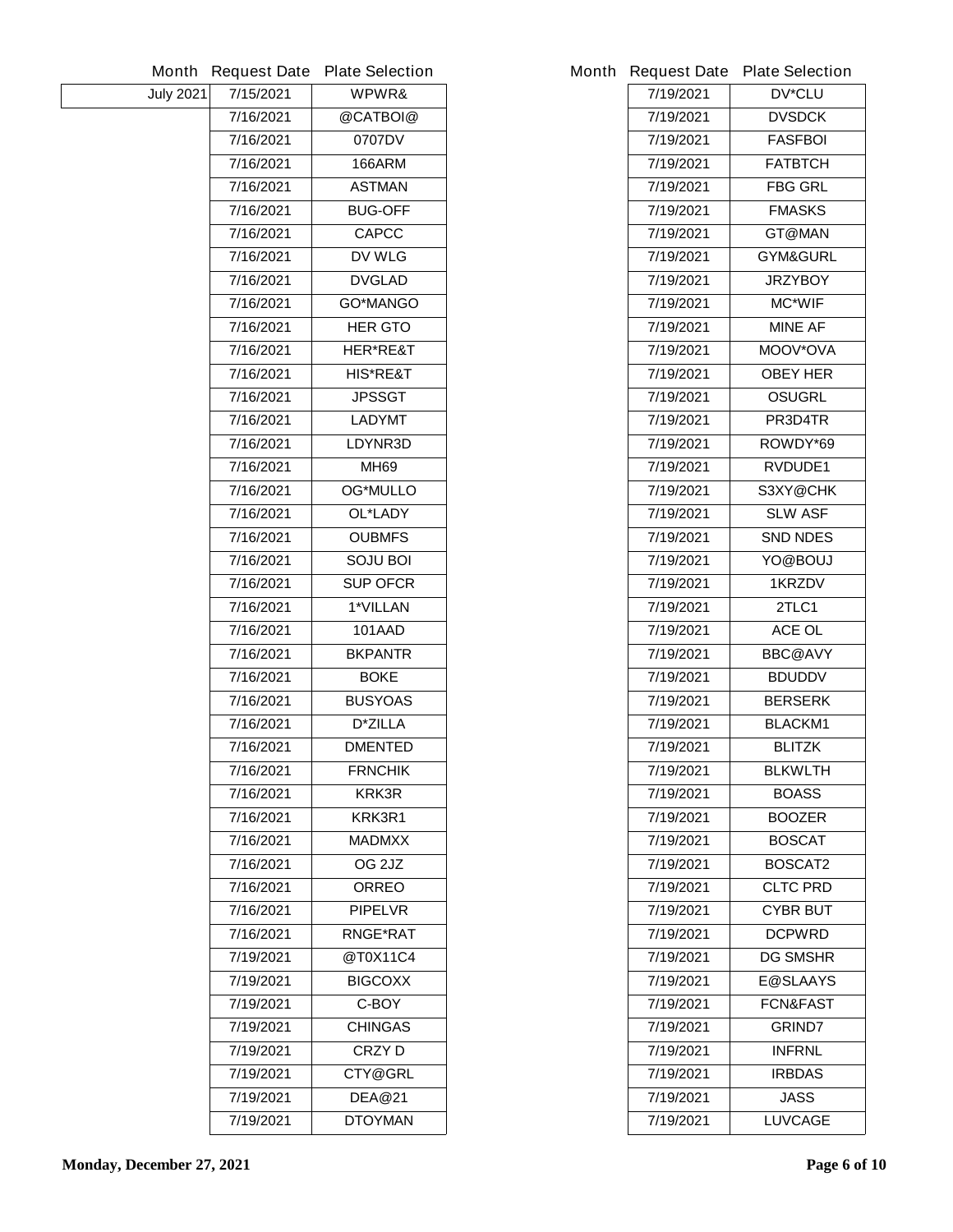|                  | <b>Month Request Date</b> | <b>Plate Selection</b> |           | Month Request Date Plate Selection |
|------------------|---------------------------|------------------------|-----------|------------------------------------|
| <b>July 2021</b> | 7/19/2021                 | <b>MTRBOAT</b>         | 7/21/2021 | <b>EFFF OIL</b>                    |
|                  | 7/19/2021                 | <b>OKIESMO</b>         | 7/21/2021 | <b>FKFUEL</b>                      |
|                  | 7/19/2021                 | <b>OLDONE</b>          | 7/21/2021 | <b>HAUL A2Z</b>                    |
|                  | 7/19/2021                 | <b>OVRDEDG</b>         | 7/21/2021 | <b>HER@JL</b>                      |
|                  | 7/19/2021                 | REBL25                 | 7/21/2021 | <b>HUS7LER</b>                     |
|                  | 7/19/2021                 | <b>RHPD</b>            | 7/21/2021 | LYNCH <sub>12</sub>                |
|                  | 7/19/2021                 | <b>ROWDYD</b>          | 7/21/2021 | <b>MFFN MAN</b>                    |
|                  | 7/19/2021                 | SAHOTA1                | 7/21/2021 | <b>MOOSGRL</b>                     |
|                  | 7/19/2021                 | <b>SMERFF</b>          | 7/21/2021 | <b>OTLWSLK</b>                     |
|                  | 7/19/2021                 | <b>TOPLAD</b>          | 7/21/2021 | Q-BOY                              |
|                  | 7/20/2021                 | 4RN&SH1T               | 7/21/2021 | <b>SPD&amp;STRZ</b>                |
|                  | 7/20/2021                 | 4U2ENV                 | 7/21/2021 | <b>SPDSTR</b>                      |
|                  | 7/20/2021                 | AF1DV                  | 7/21/2021 | <b>TOMYBOI</b>                     |
|                  | 7/20/2021                 | <b>BE NAUTI</b>        | 7/21/2021 | <b>WUDMAN</b>                      |
|                  | 7/20/2021                 | <b>BUSS*IT</b>         | 7/21/2021 | <b>XAFSOC</b>                      |
|                  | 7/20/2021                 | <b>C63*HO</b>          | 7/21/2021 | <b>GORMAN</b>                      |
|                  | 7/20/2021                 | <b>CAPTJL</b>          | 7/21/2021 | <b>BOZEMAN</b>                     |
|                  | 7/20/2021                 | <b>DV*C21</b>          | 7/21/2021 | <b>BACKUUP</b>                     |
|                  | 7/20/2021                 | <b>DV@DJA</b>          | 7/21/2021 | <b>CHINITO</b>                     |
|                  | 7/20/2021                 | <b>DVDILF</b>          | 7/21/2021 | <b>ID BMAD2</b>                    |
|                  | 7/20/2021                 | <b>FBEARD</b>          | 7/21/2021 | <b>LNXNRD</b>                      |
|                  | 7/20/2021                 | FWMN@                  | 7/21/2021 | <b>MYPIP</b>                       |
|                  | 7/20/2021                 | <b>HIMHARD</b>         | 7/21/2021 | <b>SPOOPY</b>                      |
|                  | 7/20/2021                 | <b>HOES@IT</b>         | 7/21/2021 | <b>TEN&amp;79</b>                  |
|                  | 7/20/2021                 | LADI@E                 | 7/22/2021 | 2TOXIC                             |
|                  | 7/20/2021                 | <b>THM BOYS</b>        | 7/22/2021 | CBOY62                             |
|                  | 7/20/2021                 | ADRI@DD                | 7/22/2021 | DIRTY66                            |
|                  | 7/20/2021                 | <b>CHUBBS</b>          | 7/22/2021 | <b>DV1LAN</b>                      |
|                  | 7/20/2021                 | FLIT@                  | 7/22/2021 | <b>DVCPMP</b>                      |
|                  | 7/20/2021                 | <b>HNKY</b>            | 7/22/2021 | <b>DVELFE</b>                      |
|                  | 7/20/2021                 | <b>KREOLE K</b>        | 7/22/2021 | <b>DVNCITO</b>                     |
|                  | 7/20/2021                 | <b>MERC-D</b>          | 7/22/2021 | <b>FIN*ADV</b>                     |
|                  | 7/20/2021                 | <b>MTHRTKR</b>         | 7/22/2021 | <b>GASMAYN</b>                     |
|                  | 7/20/2021                 | NINJA10                | 7/22/2021 | <b>HM3*GIRL</b>                    |
|                  | 7/20/2021                 | <b>OLBIRD</b>          | 7/22/2021 | NSTYC10                            |
|                  | 7/20/2021                 | <b>PLUGLIF</b>         | 7/22/2021 | <b>REBLDV</b>                      |
|                  | 7/20/2021                 | <b>RKT</b>             | 7/22/2021 | <b>RLWMN</b>                       |
|                  | 7/20/2021                 | <b>SHREWY</b>          | 7/22/2021 | <b>SFCRAY</b>                      |
|                  | 7/20/2021                 | <b>VIEJITO</b>         | 7/22/2021 | 2FST4YU                            |
|                  | 7/21/2021                 | %HE                    | 7/22/2021 | <b>BEACAP</b>                      |
|                  | 7/21/2021                 | 1 HOOKER               | 7/22/2021 | <b>BUNNI79</b>                     |
|                  | 7/21/2021                 | <b>BRUT4L</b>          | 7/22/2021 | <b>CHBBS</b>                       |
|                  | 7/21/2021                 | <b>BUFFMAF</b>         | 7/22/2021 | <b>CMSDV</b>                       |
|                  | 7/21/2021                 | <b>BUSHMAN</b>         | 7/22/2021 | <b>EMBALMU</b>                     |
|                  | 7/21/2021                 | <b>CHGOPD</b>          | 7/22/2021 | <b>GOOBER</b>                      |
|                  |                           |                        |           |                                    |

|           | <b>Request Date Plate Selection</b> |
|-----------|-------------------------------------|
| 7/21/2021 | <b>EFFF OIL</b>                     |
| 7/21/2021 | <b>FKFUEL</b>                       |
| 7/21/2021 | <b>HAUL A2Z</b>                     |
| 7/21/2021 | <b>HER@JL</b>                       |
| 7/21/2021 | <b>HUS7LER</b>                      |
| 7/21/2021 | <b>LYNCH12</b>                      |
| 7/21/2021 | MFFN MAN                            |
| 7/21/2021 | <b>MOOSGRL</b>                      |
| 7/21/2021 | <b>OTLWSLK</b>                      |
| 7/21/2021 | Q-BOY                               |
| 7/21/2021 | <b>SPD&amp;STRZ</b>                 |
| 7/21/2021 | <b>SPDSTR</b>                       |
| 7/21/2021 | TOMYBOI                             |
| 7/21/2021 | <b>WUDMAN</b>                       |
| 7/21/2021 | <b>XAFSOC</b>                       |
| 7/21/2021 | <b>GORMAN</b>                       |
| 7/21/2021 | <b>BOZEMAN</b>                      |
| 7/21/2021 | <b>BACKUUP</b>                      |
| 7/21/2021 | <b>CHINITO</b>                      |
| 7/21/2021 | <b>ID BMAD2</b>                     |
| 7/21/2021 | <b>LNXNRD</b>                       |
| 7/21/2021 | <b>MYPIP</b>                        |
| 7/21/2021 | <b>SPOOPY</b>                       |
| 7/21/2021 | TEN&79                              |
| 7/22/2021 | <b>2TOXIC</b>                       |
| 7/22/2021 | CBOY62                              |
| 7/22/2021 | DIRTY66                             |
| 7/22/2021 | <b>DV1LAN</b>                       |
| 7/22/2021 | <b>DVCPMP</b>                       |
| 7/22/2021 | <b>DVELFE</b>                       |
| 7/22/2021 | <b>DVNCITO</b>                      |
| 7/22/2021 | <b>FIN*ADV</b>                      |
| 7/22/2021 | GASMAYN                             |
| 7/22/2021 | <b>HM3*GIRL</b>                     |
| 7/22/2021 | <b>NSTYC10</b>                      |
| 7/22/2021 | <b>REBLDV</b>                       |
| 7/22/2021 | <b>RLWMN</b>                        |
| 7/22/2021 | <b>SFCRAY</b>                       |
| 7/22/2021 | <b>2FST4YU</b>                      |
| 7/22/2021 | <b>BEACAP</b>                       |
| 7/22/2021 | <b>BUNNI79</b>                      |
| 7/22/2021 | <b>CHBBS</b>                        |
| 7/22/2021 | CMSDV                               |
| 7/22/2021 | EMBALMU                             |
| 7/22/2021 | <b>GOOBER</b>                       |
|           |                                     |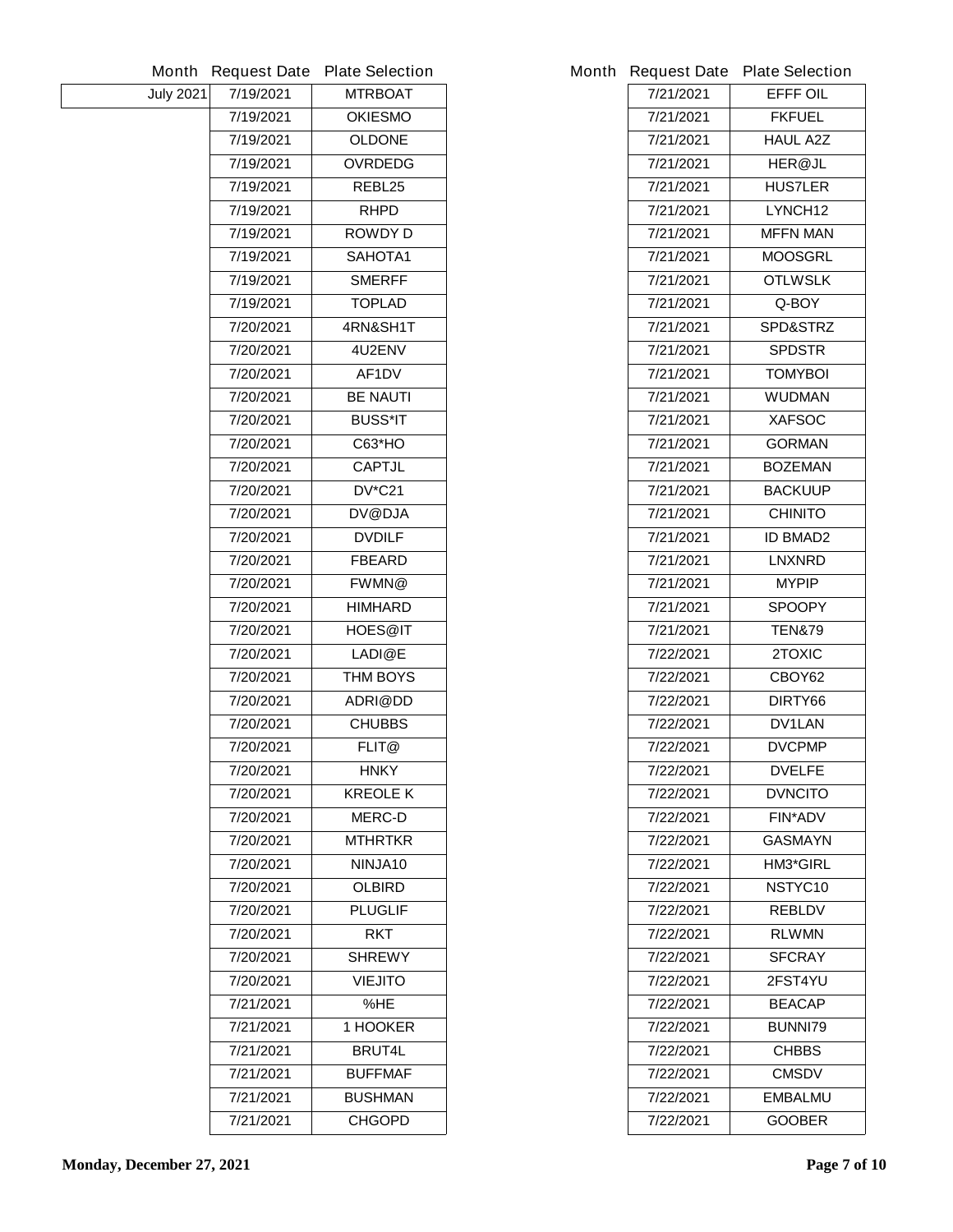|                  | <b>Month Request Date</b> | <b>Plate Selection</b> |           | Month Request Date Plate Selection |
|------------------|---------------------------|------------------------|-----------|------------------------------------|
| <b>July 2021</b> | 7/22/2021                 | <b>LASHDV</b>          | 7/26/2021 | <b>CHKNBUT</b>                     |
|                  | 7/22/2021                 | <b>LILCAJN</b>         | 7/26/2021 | <b>DAMNEAR</b>                     |
|                  | 7/22/2021                 | <b>MDRHR</b>           | 7/26/2021 | <b>DIEDEM</b>                      |
|                  | 7/22/2021                 | <b>POPSROD</b>         | 7/26/2021 | DTX BOYZ                           |
|                  | 7/22/2021                 | <b>PRMITIV</b>         | 7/26/2021 | <b>F*I GUY</b>                     |
|                  | 7/22/2021                 | R3APR                  | 7/26/2021 | <b>FAT*DADY</b>                    |
|                  | 7/22/2021                 | SHAFT*1                | 7/26/2021 | <b>GRLVET</b>                      |
|                  | 7/22/2021                 | SO1DIER                | 7/26/2021 | <b>HOTTGRL</b>                     |
|                  | 7/22/2021                 | STR8UPG                | 7/26/2021 | <b>HWMF</b>                        |
|                  | 7/22/2021                 | <b>TURDO</b>           | 7/26/2021 | <b>LONERGR</b>                     |
|                  | 7/22/2021                 | <b>TX6912</b>          | 7/26/2021 | <b>MNMNNM</b>                      |
|                  | 7/22/2021                 | WHIN3R                 | 7/26/2021 | <b>RAPAGRL</b>                     |
|                  | 7/22/2021                 | <b>WRDNRD</b>          | 7/26/2021 | <b>REDNK*TX</b>                    |
|                  | 7/23/2021                 | 432 BOY                | 7/26/2021 | SME-SH1T                           |
|                  | 7/23/2021                 | 8SNP3R                 | 7/26/2021 | <b>SNISTR Q</b>                    |
|                  | 7/23/2021                 | <b>BARTMN</b>          | 7/26/2021 | <b>SPLTBRT</b>                     |
|                  | 7/23/2021                 | BATMN1                 | 7/26/2021 | <b>TAOBOY</b>                      |
|                  | 7/23/2021                 | <b>EPIC*AF</b>         | 7/26/2021 | WAMFW13                            |
|                  | 7/23/2021                 | <b>GOV*55</b>          | 7/26/2021 | <b>DVKRPR</b>                      |
|                  | 7/23/2021                 | <b>KILDZR</b>          | 7/26/2021 | IMPCH46                            |
|                  | 7/23/2021                 | <b>MANCHD</b>          | 7/26/2021 | <b>MANOLO7</b>                     |
|                  | 7/23/2021                 | <b>MERICAF</b>         | 7/26/2021 | PE4RLY                             |
|                  | 7/23/2021                 | <b>MGC-69</b>          | 7/26/2021 | <b>PEARLS</b>                      |
|                  | 7/23/2021                 | <b>URSLW</b>           | 7/26/2021 | <b>TQUACHA</b>                     |
|                  | 7/23/2021                 | <b>UO0000U</b>         | 7/27/2021 | 80UJEE                             |
|                  | 7/23/2021                 | ZR0H8                  | 7/27/2021 | <b>ATMGRL</b>                      |
|                  | 7/23/2021                 | 69 GT6                 | 7/27/2021 | <b>BAEZMAN</b>                     |
|                  | 7/23/2021                 | 88H88M                 | 7/27/2021 | <b>BDNUTT</b>                      |
|                  | 7/23/2021                 | <b>BLK POWR</b>        | 7/27/2021 | <b>CG GRL</b>                      |
|                  | 7/23/2021                 | CHI3F5                 | 7/27/2021 | <b>CPLGAL</b>                      |
|                  | 7/23/2021                 | DAP DV                 | 7/27/2021 | <b>CPT*M</b>                       |
|                  | 7/23/2021                 | <b>DBRMAN</b>          | 7/27/2021 | DIVA@C                             |
|                  | 7/23/2021                 | <b>DIYABLO</b>         | 7/27/2021 | <b>DOGEGUY</b>                     |
|                  | 7/23/2021                 | <b>DMNDDOG</b>         | 7/27/2021 | DPS84                              |
|                  | 7/23/2021                 | <b>HOLM4N</b>          | 7/27/2021 | <b>DUDE@513</b>                    |
|                  | 7/23/2021                 | <b>LIGMAA</b>          | 7/27/2021 | <b>ELCUCU</b>                      |
|                  | 7/23/2021                 | <b>M4NV4N</b>          | 7/27/2021 | <b>ESCA*LDY</b>                    |
|                  | 7/23/2021                 | <b>RICHAFF</b>         | 7/27/2021 | <b>FAKU</b>                        |
|                  | 7/23/2021                 | <b>SQRL-E</b>          | 7/27/2021 | <b>FEMME AF</b>                    |
|                  | 7/26/2021                 | 50H*B8                 | 7/27/2021 | <b>FKNAWF</b>                      |
|                  | 7/26/2021                 | <b>ADVANCE</b>         | 7/27/2021 | <b>GETTS0M</b>                     |
|                  | 7/26/2021                 | <b>BAD-B*II</b>        | 7/27/2021 | GUYS95                             |
|                  | 7/26/2021                 | <b>BADBOII</b>         | 7/27/2021 | <b>HATM4N</b>                      |
|                  | 7/26/2021                 | BAKER69                | 7/27/2021 | <b>ICU H8TN</b>                    |
|                  | 7/26/2021                 | <b>BLK*WEDO</b>        | 7/27/2021 | <b>JAXGRL</b>                      |
|                  |                           |                        |           |                                    |

|           | <b>Request Date Plate Selection</b> |  |  |
|-----------|-------------------------------------|--|--|
| 7/26/2021 | <b>CHKNBUT</b>                      |  |  |
| 7/26/2021 | <b>DAMNEAR</b>                      |  |  |
| 7/26/2021 | <b>DIEDEM</b>                       |  |  |
| 7/26/2021 | <b>DTX BOYZ</b>                     |  |  |
| 7/26/2021 | <b>F*I GUY</b>                      |  |  |
| 7/26/2021 | <b>FAT*DADY</b>                     |  |  |
| 7/26/2021 | <b>GRLVET</b>                       |  |  |
| 7/26/2021 | <b>HOTTGRL</b>                      |  |  |
| 7/26/2021 | HWMF.                               |  |  |
| 7/26/2021 | <b>LONERGR</b>                      |  |  |
| 7/26/2021 | <b>MNMNNM</b>                       |  |  |
| 7/26/2021 | <b>RAPAGRL</b>                      |  |  |
| 7/26/2021 | <b>REDNK*TX</b>                     |  |  |
| 7/26/2021 | <b>SME-SH1T</b>                     |  |  |
| 7/26/2021 | <b>SNISTR Q</b>                     |  |  |
| 7/26/2021 | <b>SPLTBRT</b>                      |  |  |
| 7/26/2021 | <b>TAOBOY</b>                       |  |  |
| 7/26/2021 | WAMFW13                             |  |  |
| 7/26/2021 | <b>DVKRPR</b>                       |  |  |
| 7/26/2021 | IMPCH46                             |  |  |
| 7/26/2021 | <b>MANOLO7</b>                      |  |  |
| 7/26/2021 | <b>PE4RLY</b>                       |  |  |
| 7/26/2021 | <b>PEARLS</b>                       |  |  |
| 7/26/2021 | <b>TQUACHA</b>                      |  |  |
| 7/27/2021 | 80UJEE                              |  |  |
| 7/27/2021 | <b>ATMGRL</b>                       |  |  |
| 7/27/2021 | <b>BAEZMAN</b>                      |  |  |
| 7/27/2021 | <b>BDNUTT</b>                       |  |  |
| 7/27/2021 | <b>CG GRL</b>                       |  |  |
| 7/27/2021 | <b>CPLGAL</b>                       |  |  |
| 7/27/2021 | <b>CPT*M</b>                        |  |  |
| 7/27/2021 | DIVA@C                              |  |  |
| 7/27/2021 | <b>DOGEGUY</b>                      |  |  |
| 7/27/2021 | <b>DPS84</b>                        |  |  |
| 7/27/2021 | <b>DUDE</b> @513                    |  |  |
| 7/27/2021 | <b>ELCUCU</b>                       |  |  |
| 7/27/2021 | <b>ESCA*LDY</b>                     |  |  |
| 7/27/2021 | <b>FAKU</b>                         |  |  |
| 7/27/2021 | <b>FEMME AF</b>                     |  |  |
| 7/27/2021 | <b>FKNAWF</b>                       |  |  |
| 7/27/2021 | <b>GETTS0M</b>                      |  |  |
| 7/27/2021 | GUYS95                              |  |  |
| 7/27/2021 | HATM4N                              |  |  |
| 7/27/2021 | ICU H8TN                            |  |  |
| 7/27/2021 | <b>JAXGRL</b>                       |  |  |
|           |                                     |  |  |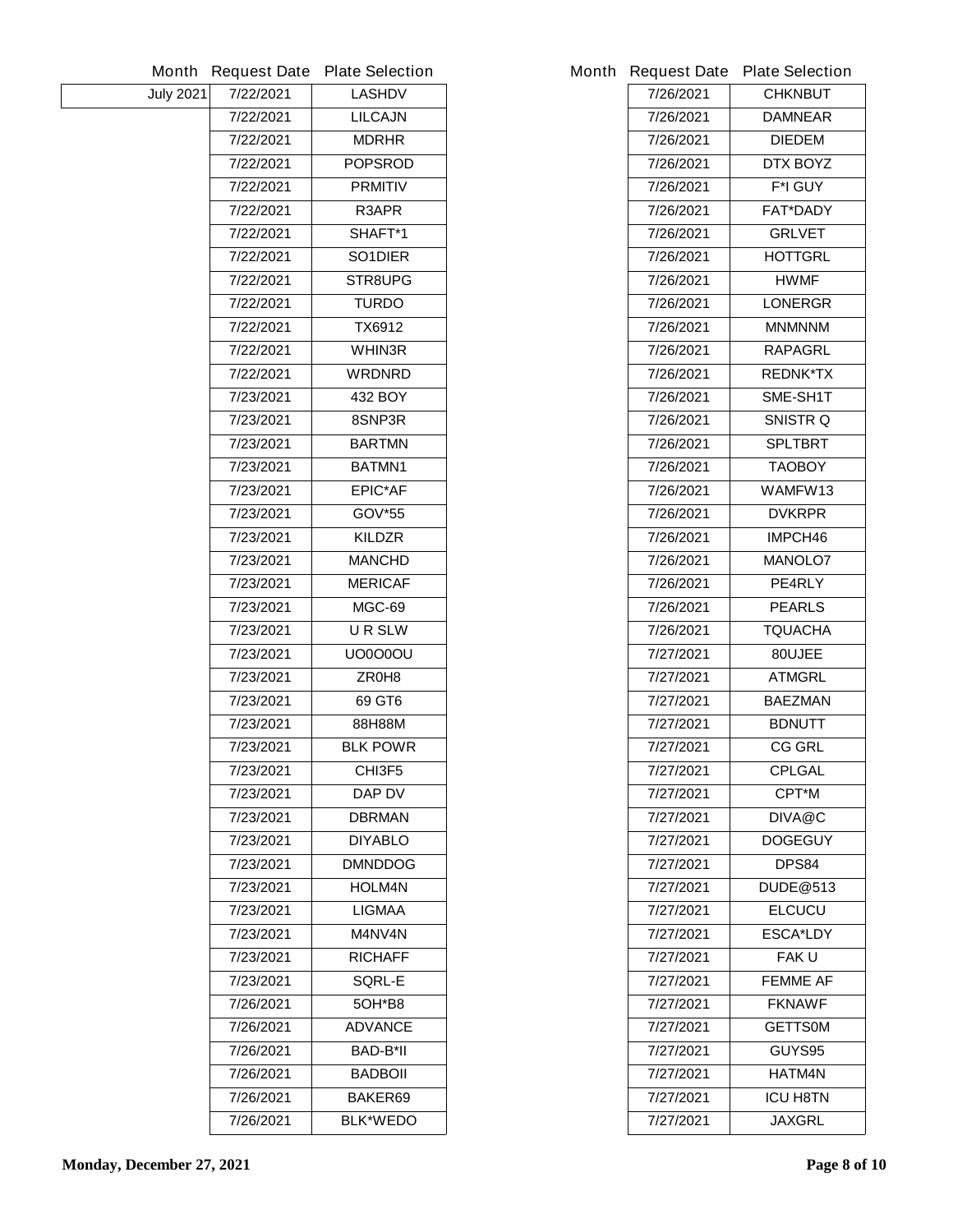|                  | <b>Month Request Date</b> | <b>Plate Selection</b> |           | Month Request Date Plate Selection |
|------------------|---------------------------|------------------------|-----------|------------------------------------|
| <b>July 2021</b> | 7/27/2021                 | <b>JJX&amp;DV</b>      | 7/28/2021 | <b>DYRTYD</b>                      |
|                  | 7/27/2021                 | <b>KRZ@KAT</b>         | 7/28/2021 | <b>FMNST</b>                       |
|                  | 7/27/2021                 | L4DY*BJJ               | 7/28/2021 | <b>FUC@CNR</b>                     |
|                  | 7/27/2021                 | L8DY@TEE               | 7/28/2021 | <b>GRLGPA</b>                      |
|                  | 7/27/2021                 | <b>LADIYA</b>          | 7/28/2021 | <b>GURU*AF</b>                     |
|                  | 7/27/2021                 | LDYBG0                 | 7/28/2021 | l*H8*RED                           |
|                  | 7/27/2021                 | <b>NIK@NSTY</b>        | 7/28/2021 | <b>LDYBON</b>                      |
|                  | 7/27/2021                 | <b>NSTY TOY</b>        | 7/28/2021 | <b>P1AY BOI</b>                    |
|                  | 7/27/2021                 | <b>NUKLHDS</b>         | 7/28/2021 | SMF <sub>29</sub>                  |
|                  | 7/27/2021                 | <b>NVYFROG</b>         | 7/28/2021 | SMOKE1                             |
|                  | 7/27/2021                 | <b>OGGUN 7</b>         | 7/28/2021 | THE GURL                           |
|                  | 7/27/2021                 | <b>ORDYMAN</b>         | 7/28/2021 | <b>TXBOI</b>                       |
|                  | 7/27/2021                 | <b>PGH-GAL</b>         | 7/28/2021 | XMAN1                              |
|                  | 7/27/2021                 | <b>QABRON</b>          | 7/28/2021 | <b>THOTPD</b>                      |
|                  | 7/27/2021                 | <b>ROGUE4</b>          | 7/28/2021 | <b>MOB*KOD</b>                     |
|                  | 7/27/2021                 | <b>RUBE*GRL</b>        | 7/28/2021 | <b>DEVLDOG</b>                     |
|                  | 7/27/2021                 | <b>SAMO BOI</b>        | 7/28/2021 | <b>KCHORRO</b>                     |
|                  | 7/27/2021                 | <b>SHE DAY</b>         | 7/28/2021 | <b>MA5TER</b>                      |
|                  | 7/27/2021                 | SHESMY@                | 7/28/2021 | <b>MEN-PRO</b>                     |
|                  | 7/27/2021                 | <b>T@XICAA</b>         | 7/28/2021 | <b>PHYSH</b>                       |
|                  | 7/27/2021                 | THTBI*&H               | 7/29/2021 | <b>AFBOSS</b>                      |
|                  | 7/27/2021                 | <b>TXHC*GAL</b>        | 7/29/2021 | <b>AFD0630</b>                     |
|                  | 7/27/2021                 | <b>USMC911</b>         | 7/29/2021 | <b>ATXBOI</b>                      |
|                  | 7/27/2021                 | <b>WHITE RT</b>        | 7/29/2021 | <b>ATXBOY</b>                      |
|                  | 7/27/2021                 | <b>WLFMN1</b>          | 7/29/2021 | <b>BASHN</b>                       |
|                  | 7/27/2021                 | <b>WORKNMN</b>         | 7/29/2021 | <b>CRLY GRL</b>                    |
|                  | 7/27/2021                 | <b>DUCK*YAH</b>        | 7/29/2021 | DVN8AF                             |
|                  | 7/27/2021                 | 2TURNT                 | 7/29/2021 | <b>HER@BER</b>                     |
|                  | 7/27/2021                 | <b>ICEVET</b>          | 7/29/2021 | <b>HIMMEAN</b>                     |
|                  | 7/27/2021                 | <b>ITTI3S</b>          | 7/29/2021 | <b>HUSHIT</b>                      |
|                  | 7/27/2021                 | <b>KJ FEDRL</b>        | 7/29/2021 | LDYBALS@                           |
|                  | 7/27/2021                 | <b>PURP@MAE</b>        | 7/29/2021 | <b>PCKLDY</b>                      |
|                  | 7/27/2021                 | <b>RTHLESS</b>         | 7/29/2021 | <b>PITTMAN</b>                     |
|                  | 7/27/2021                 | <b>TITY 1</b>          | 7/29/2021 | <b>PWRGUY</b>                      |
|                  | 7/27/2021                 | <b>TUFMUTR</b>         | 7/29/2021 | SALTY <sub>21</sub>                |
|                  | 7/27/2021                 | <b>TWRC</b>            | 7/29/2021 | <b>SHAGWGN</b>                     |
|                  | 7/27/2021                 | <b>WFYSMBZ</b>         | 7/29/2021 | <b>TACOMAN</b>                     |
|                  | 7/27/2021                 | <b>WIKD ONE</b>        | 7/29/2021 | <b>THDSDV</b>                      |
|                  | 7/27/2021                 | <b>WKDTOAD</b>         | 7/29/2021 | <b>WFAFDV</b>                      |
|                  | 7/27/2021                 | <b>ZMOKNU</b>          | 7/29/2021 | <b>1NINJA</b>                      |
|                  | 7/28/2021                 | 0MWTF7B@               | 7/29/2021 | BEAST*00                           |
|                  | 7/28/2021                 | <b>CPL-69</b>          | 7/29/2021 | <b>BLASTEN</b>                     |
|                  | 7/28/2021                 | <b>DBOYTX</b>          | 7/29/2021 | <b>GBD</b>                         |
|                  | 7/28/2021                 | <b>DVHYFR</b>          | 7/29/2021 | GOOSEM3                            |
|                  | 7/28/2021                 | <b>DVTSGT</b>          | 7/29/2021 | <b>HAL@SS</b>                      |
|                  |                           |                        |           |                                    |

|           | <b>Request Date Plate Selection</b> |  |  |
|-----------|-------------------------------------|--|--|
| 7/28/2021 | <b>DYRTYD</b>                       |  |  |
| 7/28/2021 | <b>FMNST</b>                        |  |  |
| 7/28/2021 | <b>FUC@CNR</b>                      |  |  |
| 7/28/2021 | <b>GRLGPA</b>                       |  |  |
| 7/28/2021 | <b>GURU*AF</b>                      |  |  |
| 7/28/2021 | l*H8*RED                            |  |  |
| 7/28/2021 | <b>LDYBON</b>                       |  |  |
| 7/28/2021 | <b>P1AY BOI</b>                     |  |  |
| 7/28/2021 | SMF29                               |  |  |
| 7/28/2021 | <b>SMOKE1</b>                       |  |  |
| 7/28/2021 | <b>THE GURL</b>                     |  |  |
| 7/28/2021 | TXBOI                               |  |  |
| 7/28/2021 | XMAN1                               |  |  |
| 7/28/2021 | <b>THOTPD</b>                       |  |  |
| 7/28/2021 | MOB*KOD                             |  |  |
| 7/28/2021 | <b>DEVLDOG</b>                      |  |  |
| 7/28/2021 | KCHORRO                             |  |  |
| 7/28/2021 | <b>MA5TER</b>                       |  |  |
| 7/28/2021 | <b>MEN-PRO</b>                      |  |  |
| 7/28/2021 | <b>PHYSH</b>                        |  |  |
| 7/29/2021 | <b>AFBOSS</b>                       |  |  |
| 7/29/2021 | <b>AFD0630</b>                      |  |  |
| 7/29/2021 | ATXBOI                              |  |  |
| 7/29/2021 | <b>ATXBOY</b>                       |  |  |
| 7/29/2021 | <b>BASHN</b>                        |  |  |
| 7/29/2021 | <b>CRLY GRL</b>                     |  |  |
| 7/29/2021 | DVN8AF                              |  |  |
| 7/29/2021 | <b>HER@BER</b>                      |  |  |
| 7/29/2021 | HIMMEAN                             |  |  |
| 7/29/2021 | <b>HUSHIT</b>                       |  |  |
| 7/29/2021 | <b>LDYBALS@</b>                     |  |  |
| 7/29/2021 | PCKLDY                              |  |  |
| 7/29/2021 | <b>PITTMAN</b>                      |  |  |
| 7/29/2021 | <b>PWRGUY</b>                       |  |  |
| 7/29/2021 | <b>SALTY 21</b>                     |  |  |
| 7/29/2021 | <b>SHAGWGN</b>                      |  |  |
| 7/29/2021 | TACOMAN                             |  |  |
| 7/29/2021 | THDSDV                              |  |  |
| 7/29/2021 | WFAFDV                              |  |  |
| 7/29/2021 | 1NINJA                              |  |  |
| 7/29/2021 | <b>BEAST*00</b>                     |  |  |
| 7/29/2021 | <b>BLASTEN</b>                      |  |  |
| 7/29/2021 | GBD                                 |  |  |
| 7/29/2021 | GOOSEM3                             |  |  |
| 7/29/2021 | HAL@SS                              |  |  |
|           |                                     |  |  |